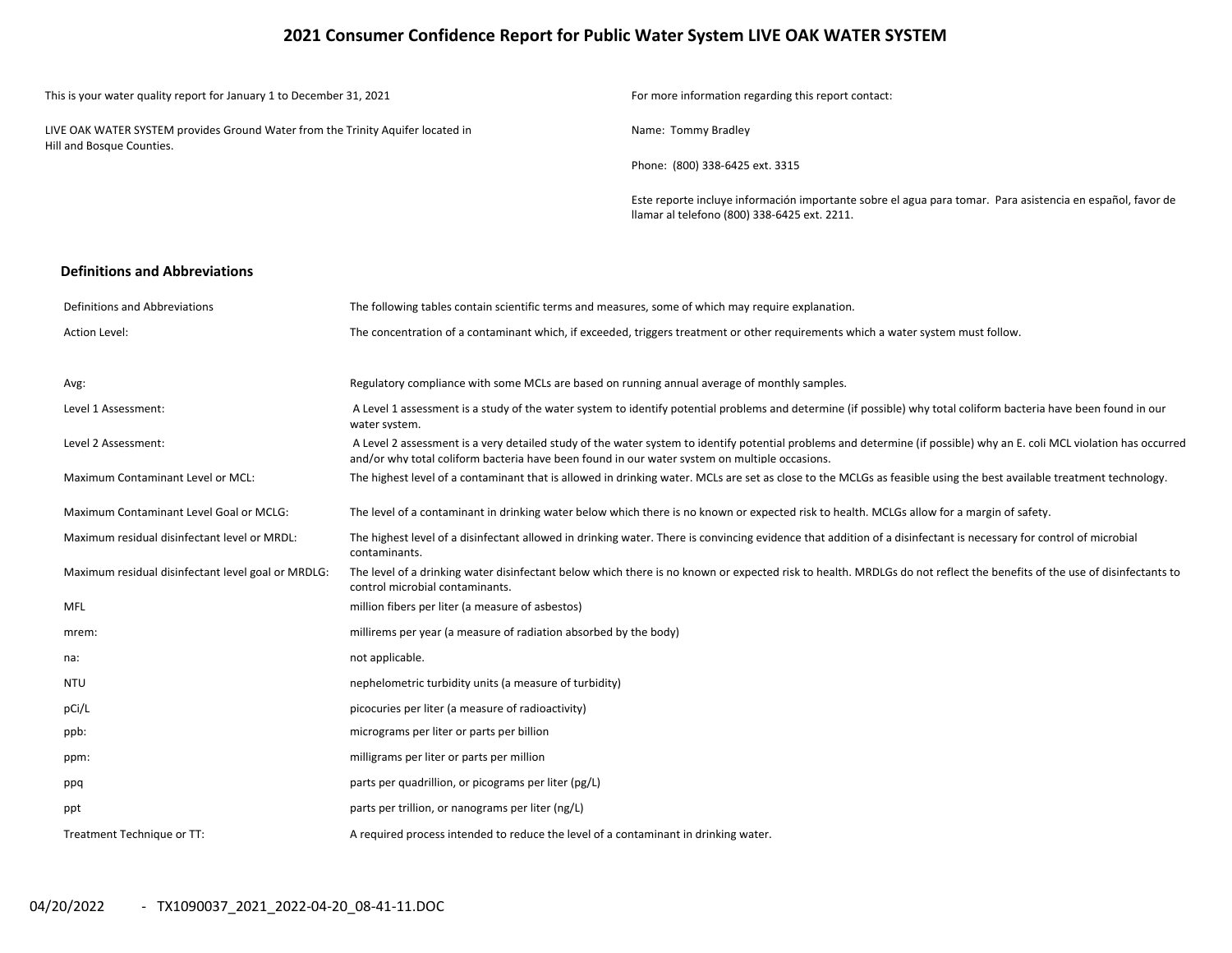# **Information about your Drinking Water**

The sources of drinking water (both tap water and bottled water) include rivers, lakes, streams, ponds, reservoirs, springs, and wells. As water travels over the surface of the land or through the ground, it dissolves naturally‐occurring minerals and, in some cases, radioactive material, and can pick up substances resulting from the presence of animals or from human activity.

Drinking water, including bottled water, may reasonably be expected to contain at least small amounts of some contaminants. The presence of contaminants does not necessarily indicate that water poses <sup>a</sup> health risk. More information about contaminants and potential health effects can be obtained by calling the EPAs Safe Drinking Water Hotline at (800) 426‐4791.

Contaminants that may be present in source water include:

‐ Microbial contaminants, such as viruses and bacteria, which may come from sewage treatment plants, septic systems, agricultural livestock operations, and wildlife.

‐ Inorganic contaminants, such as salts and metals, which can be naturally‐occurring or result from urban storm water runoff, industrial or domestic wastewater discharges, oil and gas production, mining, or farming.

‐ Pesticides and herbicides, which may come from <sup>a</sup> variety of sources such as agriculture, urban storm water runoff, and residential uses.

‐ Organic chemical contaminants, including synthetic and volatile organic chemicals, which are by‐products of industrial processes and petroleum production, and can also come from gas stations, urban storm water runoff, and septic systems.

‐ Radioactive contaminants, which can be naturally‐occurring or be the result of oil and gas production and mining activities.

In order to ensure that tap water is safe to drink, EPA prescribes regulations which limit the amount of certain contaminants in water provided by public water systems. FDA regulations establish limits for contaminants in bottled water which must provide the same protection for public health.

Contaminants may be found in drinking water that may cause taste, color, or odor problems. These types of problems are not necessarily causes for health concerns. For more information on taste, odor, or color of drinking water, please contact the system's business office.

You may be more vulnerable than the general population to certain microbial contaminants, such as Cryptosporidium, in drinking water. Infants, some elderly, or immunocompromised persons such as those undergoing chemotherapy for cancer; persons who have undergone organ transplants; those who are undergoing treatment with steroids; and people with HIV/AIDS or other immune system disorders, can be particularly at risk from infections. You should seek advice about drinking water from your physician or health care providers. Additional guidelines on appropriate means to lessen the risk of infection by Cryptosporidium are available from the Safe Drinking Water Hotline (800‐426‐4791).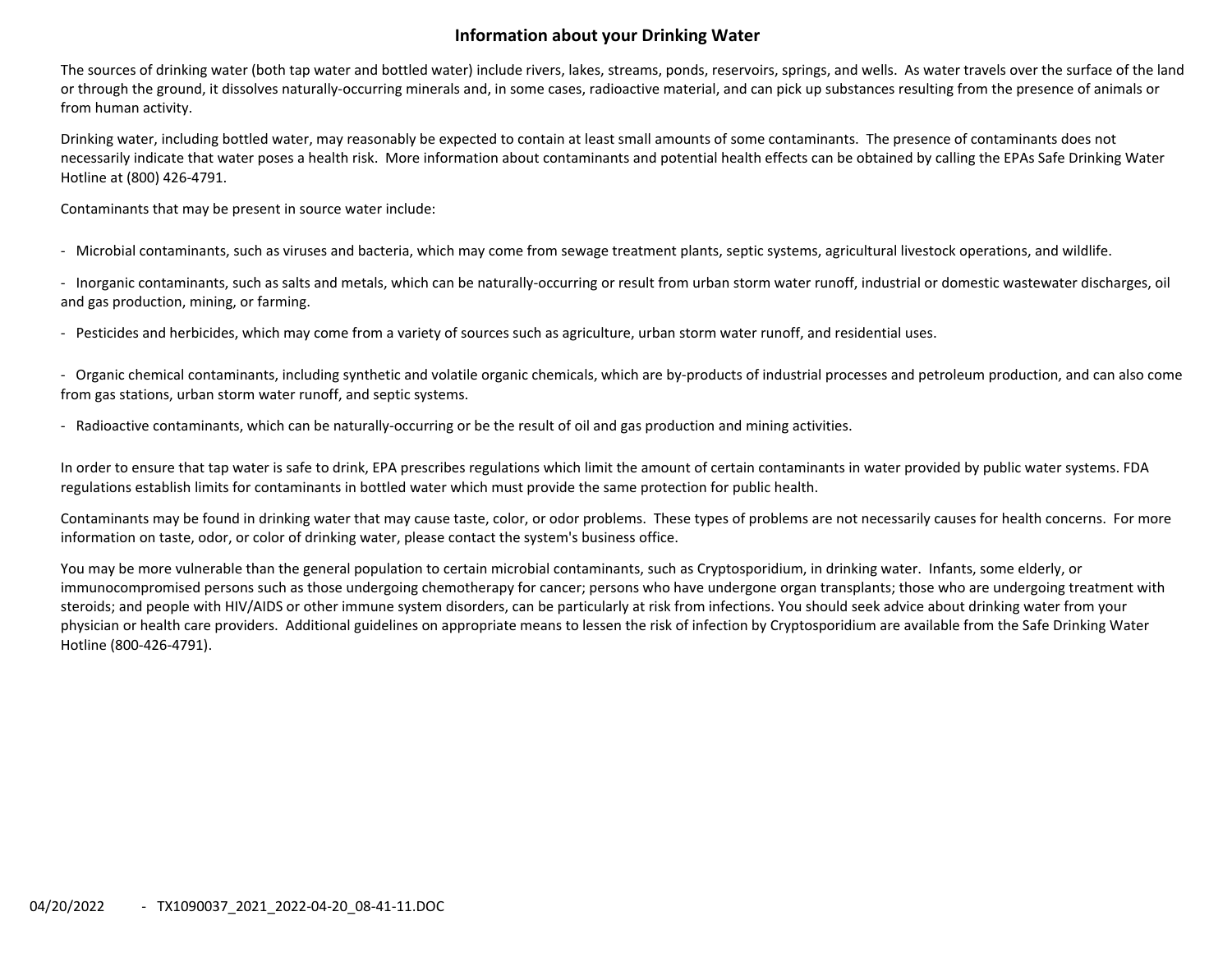If present, elevated levels of lead can cause serious health problems, especially for pregnant women and young children. Lead in drinking water is primarily from materials and components associated with service lines and home plumbing. We are responsible for providing high quality drinking water, but we cannot control the variety of materials used in plumbing components. When your water has been sitting for several hours, you can minimize the potential for lead exposure by flushing your tap for 30 seconds to 2 minutes before using water for drinking or cooking. If you are concerned about lead in your water, you may wish to have your water tested. Information on lead in drinking water, testing methods, and steps you can take to minimize exposure is available from the Safe Drinking Water Hotline or at http://www.epa.gov/safewater/lead.

## **Public Participation Opportunities**

Date: August 1, 2022 Time: 10:00 a.m. Location: HILCO United Services, 4581 FM 933, Whitney, TX 76692

## **Information about Source Water**

| <b>Water System Detail Information</b> |  |             |                          |                  |              |                              |                         |  |  |  |  |  |
|----------------------------------------|--|-------------|--------------------------|------------------|--------------|------------------------------|-------------------------|--|--|--|--|--|
| Water System No.:                      |  | TX1090037   | $\mathcal{C}$            |                  |              |                              |                         |  |  |  |  |  |
| Water System Name:                     |  |             | LIVE OAK WATER SYSTEM    | <b>GW</b>        |              |                              |                         |  |  |  |  |  |
| <b>Principal County Served:</b>        |  | <b>HILL</b> |                          |                  |              | <b>System Status:</b>        | $\overline{A}$          |  |  |  |  |  |
| Principal City Served:                 |  |             |                          |                  |              | <b>Activity Date:</b>        | $01 - 01 - 1913$        |  |  |  |  |  |
| <b>PBCU Sample Summary Results</b>     |  |             |                          |                  |              |                              |                         |  |  |  |  |  |
| <b>MP Begin Date</b>                   |  | <b>Type</b> | <b>#Samples</b>          | <b>Measure</b>   | <b>Units</b> | <b>Analyte Code/Name</b>     | <b>Last Sample Date</b> |  |  |  |  |  |
| 01-01-2019<br>12-31-2021               |  | AL          | 0 Exceeding Action Level |                  |              | <b>CU90 - COPPER SUMMARY</b> |                         |  |  |  |  |  |
| 01-01-2019<br>12-31-2021               |  | 90%         | 10                       | 0.19             | MG/L         | <b>CU90 - COPPER SUMMARY</b> | 08-12-2021              |  |  |  |  |  |
| $01 - 01 - 2019$<br>12-31-2021         |  | 90%         | 10                       | $\boldsymbol{0}$ | MG/L         | PB90 - LEAD SUMMARY          | 08-12-2021              |  |  |  |  |  |
| 01-01-2019<br>12-31-2021               |  | AL          | 0 Exceeding Action Level |                  |              | PB90 - LEAD SUMMARY          |                         |  |  |  |  |  |
| 01-01-2016<br>12-31-2018               |  | AL          | 0 Exceeding Action Level |                  |              | <b>CU90 - COPPER SUMMARY</b> |                         |  |  |  |  |  |
| 01-01-2016<br>12-31-2018               |  | 90%         | 10                       | 0.11             | MG/L         | <b>CU90 - COPPER SUMMARY</b> | 08-23-2018              |  |  |  |  |  |
| 01-01-2016<br>12-31-2018               |  | 90%         | 10                       | $\boldsymbol{0}$ | MG/L         | PB90 - LEAD SUMMARY          | 08-23-2018              |  |  |  |  |  |
| $01-01-2016$<br>12-31-2018             |  | AL          | 0 Exceeding Action Level |                  |              | PB90 - LEAD SUMMARY          |                         |  |  |  |  |  |
| 01-01-2013<br>12-31-2015               |  | AL          | 0 Exceeding Action Level |                  |              | <b>CU90 - COPPER SUMMARY</b> |                         |  |  |  |  |  |
| $01 - 01 - 2013$                       |  | 90%         | 10                       | 0.14             | MG/L         | <b>CU90 - COPPER SUMMARY</b> | 09-16-2015              |  |  |  |  |  |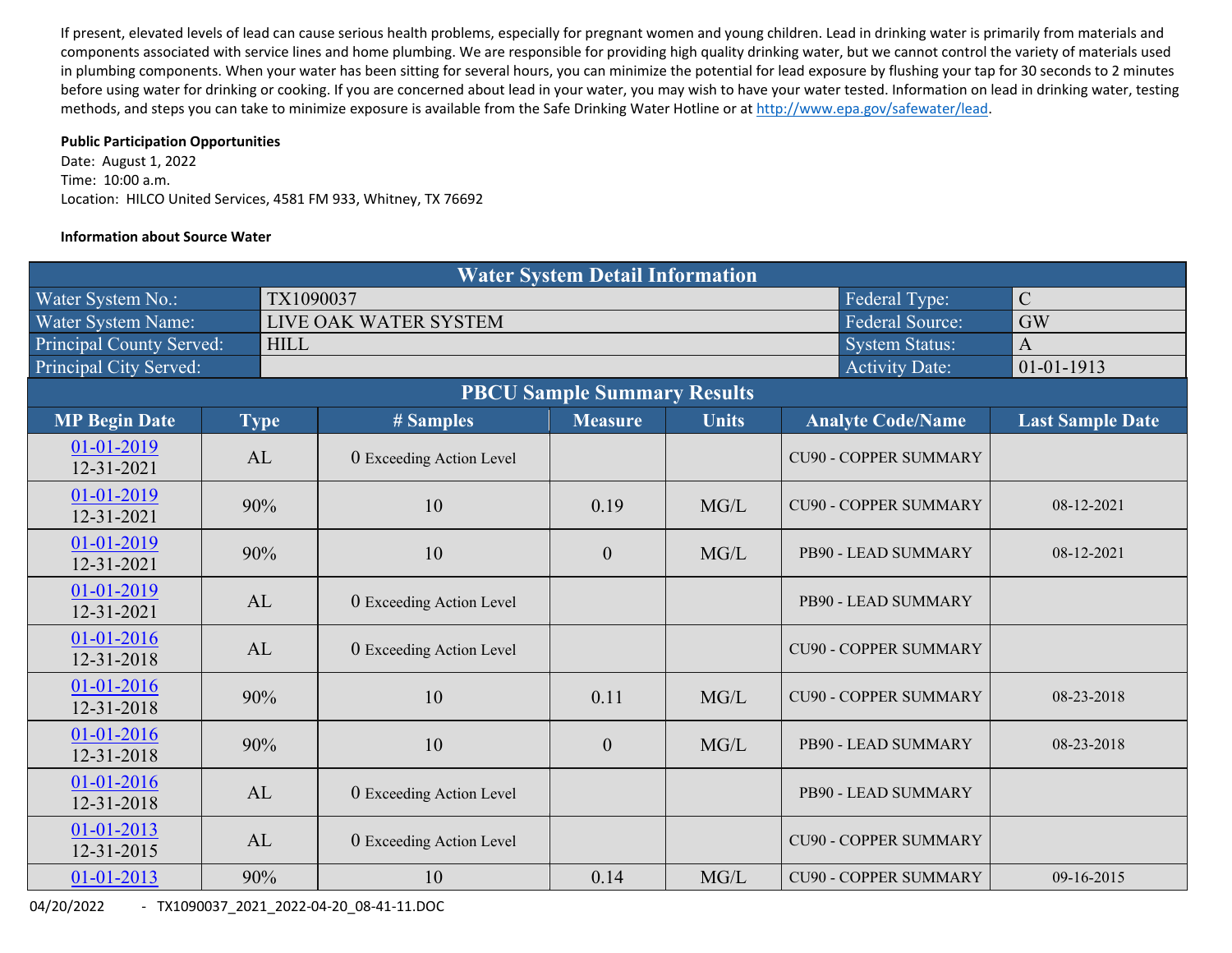| $12 - 31 - 2015$                     |     |                          |              |      |                              |              |
|--------------------------------------|-----|--------------------------|--------------|------|------------------------------|--------------|
| $01-01-2013$<br>12-31-2015           | 90% | 10                       | $\mathbf{0}$ | MG/L | PB90 - LEAD SUMMARY          | $09-16-2015$ |
| $01-01-2013$<br>12-31-2015           | AL  | 0 Exceeding Action Level |              |      | PB90 - LEAD SUMMARY          |              |
| $01 - 01 - 2002$<br>$12 - 31 - 2010$ | AL  | 0 Exceeding Action Level |              |      | <b>CU90 - COPPER SUMMARY</b> |              |
| $01 - 01 - 2002$<br>$12 - 31 - 2010$ | 90% | 10                       | 0.0763       | MG/L | <b>CU90 - COPPER SUMMARY</b> | 07-20-2009   |
| $01 - 01 - 2002$<br>12-31-2010       | AL  | 0 Exceeding Action Level |              |      | PB90 - LEAD SUMMARY          |              |
| $01 - 01 - 2002$<br>12-31-2010       | 90% | 10                       | 0.00116      | MG/L | PB90 - LEAD SUMMARY          | 07-20-2009   |

TCEQ completed an assessment of your source water, and results indicate that our sources have a low susceptibility to contaminants. The sampling requirements for your water system is based on this susceptibility and previous sample data. Any detections of these contaminants will be found in this Consumer Confidence Report. For more information on source water assessments and protection efforts at our system contact Tommy Bradley at (800) 338‐6425 ext. 3315.

| <b>Lead and Copper</b> | <b>Date Sampled</b> | <b>MCLG</b> | <b>Action Level (AL)</b> | 90th Percentile | # Sites Over AL | <b>Units</b> | <b>Violation</b> | <b>Likely Source of Contamination</b>                                                                         |
|------------------------|---------------------|-------------|--------------------------|-----------------|-----------------|--------------|------------------|---------------------------------------------------------------------------------------------------------------|
| Copper                 | 2021                | د. ⊥        | د.⊥                      | 0.19            |                 | ppm          |                  | Erosion of natural deposits; Leaching from wood<br>preservatives; Corrosion of household plumbing<br>systems. |

# **2021 Water Quality Test Results**

| Disinfection Bv-Products     | <b>Collection Date</b> | <b>Highest Level</b><br><b>Detected</b> | Range of Individual<br><b>Samples</b> | <b>MCLG</b>              | <b>MCL</b> | <b>Units</b> | <b>Violation</b> | <b>Likely Source of Contamination</b>      |
|------------------------------|------------------------|-----------------------------------------|---------------------------------------|--------------------------|------------|--------------|------------------|--------------------------------------------|
| Total Trihalomethanes (TTHM) | 2021                   |                                         | $2.38 - 2.38$                         | No goal for the<br>total | 80         | ppb          | N                | By-product of drinking water disinfection. |

\*The value in the Highest Level or Average Detected column is the highest average of all TTHM sample results collected at <sup>a</sup> location over <sup>a</sup> year

| <b>Inorganic Contaminants</b> | <b>Collection Date</b> | <b>Highest Level</b><br>Detected | Range of Individual<br><b>Samples</b> | <b>MCLG</b> | <b>MCL</b> | <b>Units</b> | <b>Violation</b> | <b>Likely Source of Contamination</b>                                                          |
|-------------------------------|------------------------|----------------------------------|---------------------------------------|-------------|------------|--------------|------------------|------------------------------------------------------------------------------------------------|
| Barium                        | 10/22/2019             | 0.041                            | $0.041 - 0.041$                       |             |            | ppm          |                  | Discharge of drilling wastes; Discharge from metal<br>refineries; Erosion of natural deposits. |